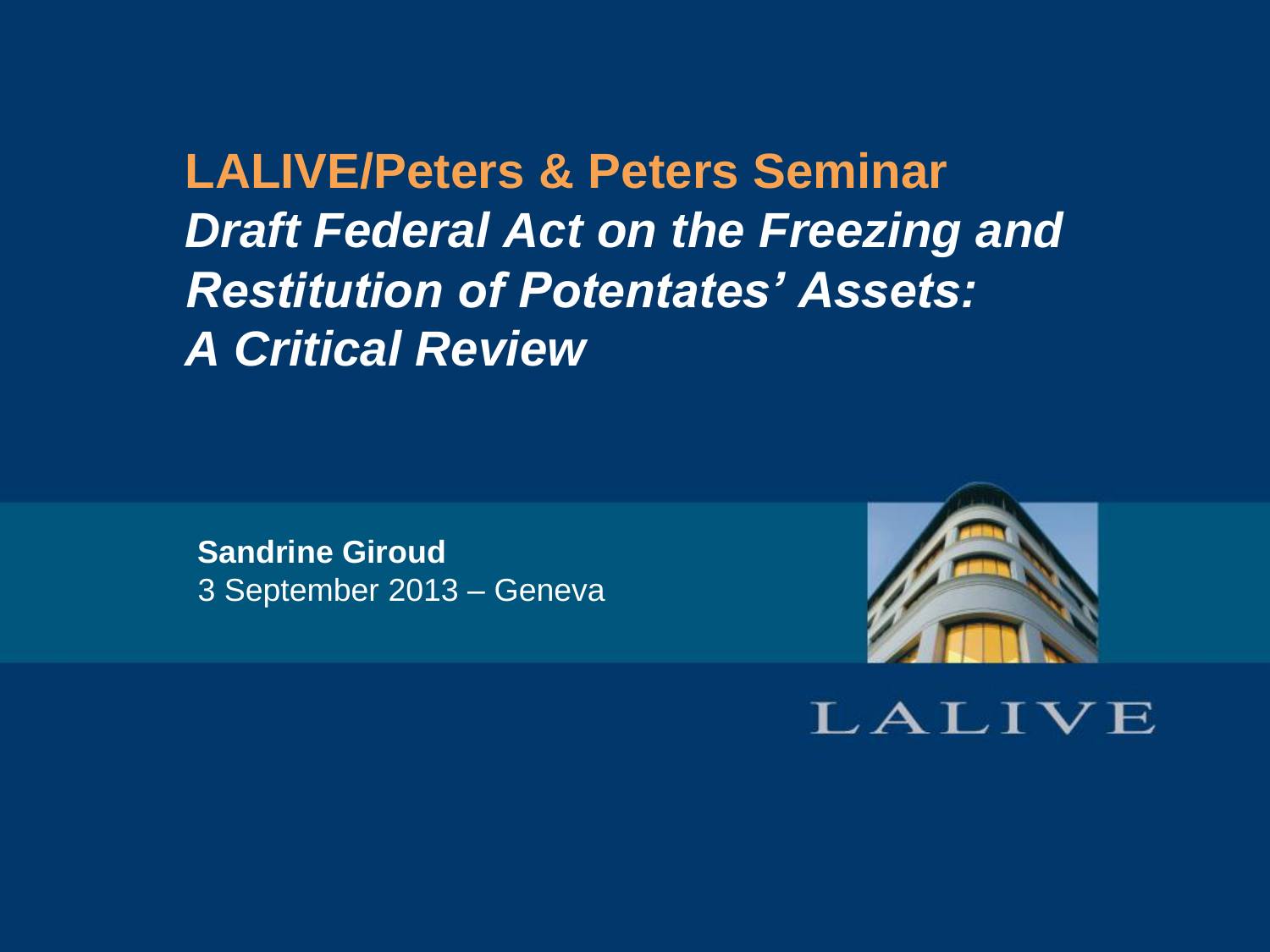### **Overview**

- **I. Context**
	- **A. Unresolved cases**
	- **B. The 2011 Arab Spring**
- **II. The Swiss solution**
	- **A. Current legal regime**
	- **B. Federal Act on the Freezing and Restitution of Assets of PEPs obtained by Unlawful Means (FRIAA)**
- **III. Key elements for banks and financial intermediaries**
- **IV. Conclusion**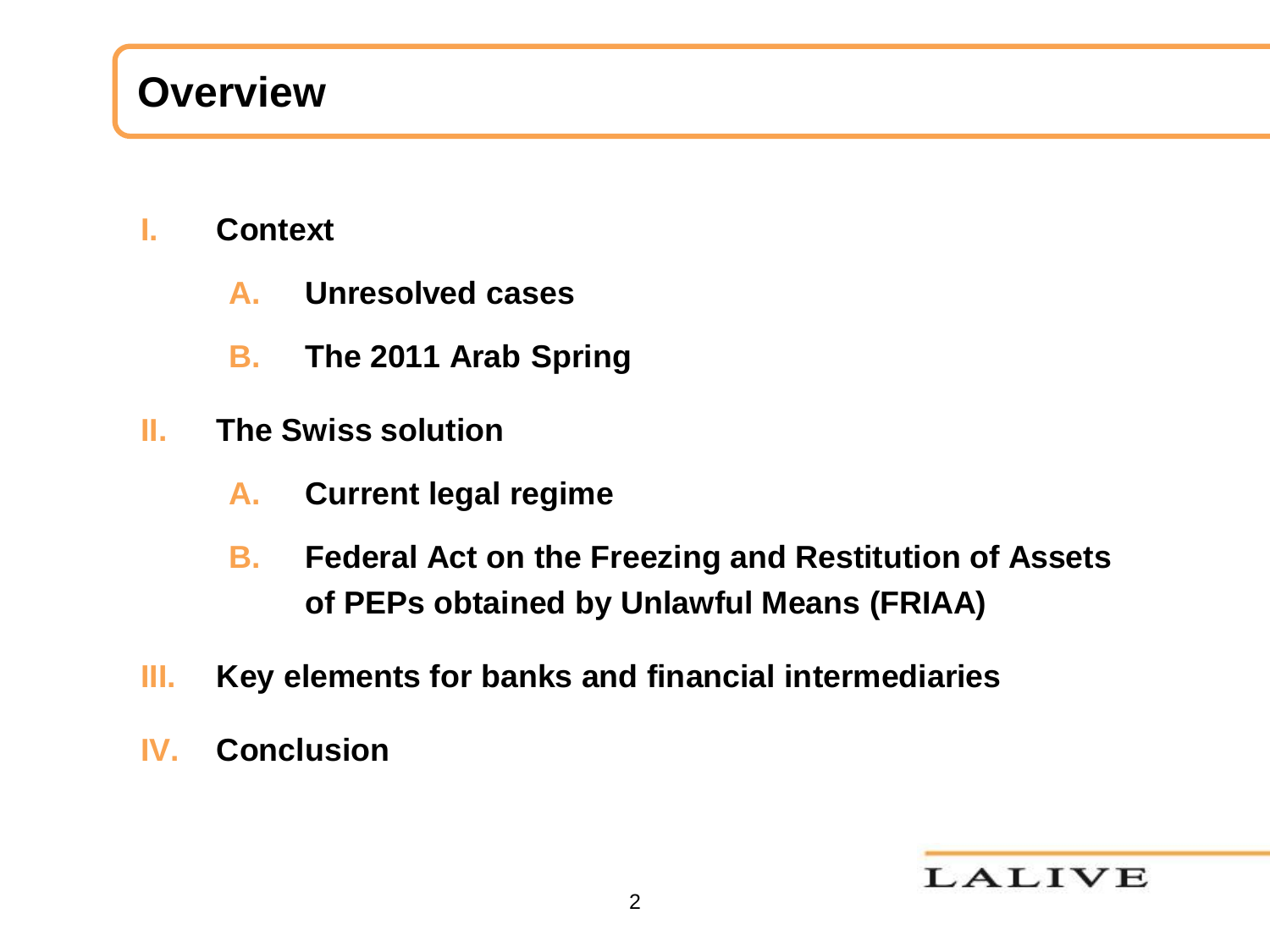#### **I. Context – Unresolved cases**

#### *Duvalier* **case**

- ► **1986**: approx. CHF 7,5 million frozen
- ► **2010**: decision of the Swiss Federal Supreme Court to release the assets (**failure of MLA proceedings**)
- ► **2010**: immediate freezing order of the Swiss government (Art.184(3) Cst.)
- ► **2011**: RIAA → action in confiscation pending

#### *Mobutu* **case**

- ► **1997**: approx. CHF 7,7 million frozen
- ► **2009**: Switzerland had to return the assets to Mobutu's heirs → **failure of mutual legal assistance proceedings**

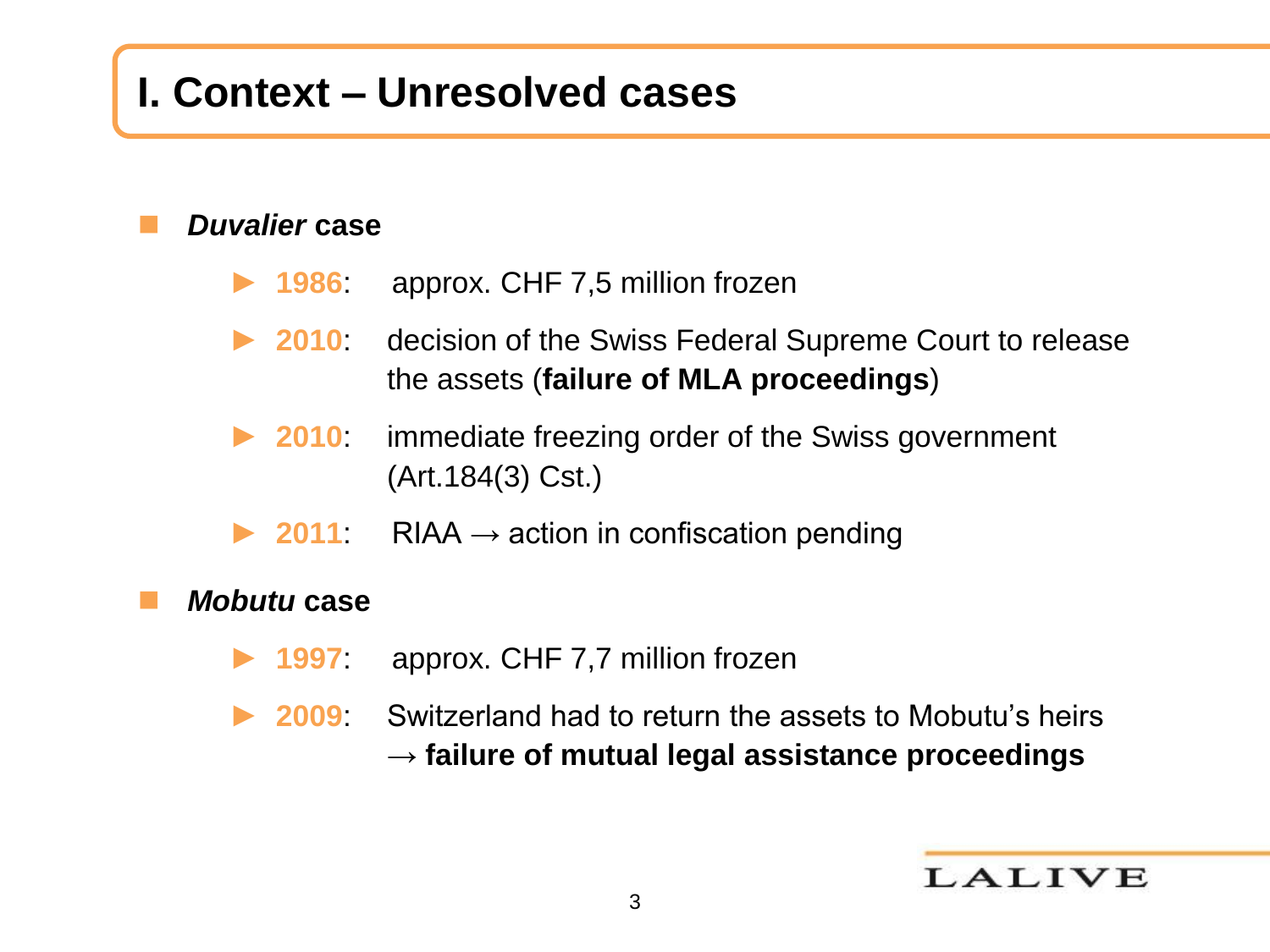### **I. Context – The 2011 Arab Spring**

| <b>Country</b>     | <b>Case</b>    | <b>Date</b> | <b>Amount</b><br>frozen (approx.) | <b>Legal basis</b>                   |
|--------------------|----------------|-------------|-----------------------------------|--------------------------------------|
| <b>Tunisia</b>     | <b>Ben Ali</b> | 19.01.2011  | USD 60 million                    | Art. 184(3) Cst.                     |
| <b>Ivory Coast</b> | Gbagbo         | 19.01.2011  |                                   | Art. 184(3) Cst.                     |
| <b>Egypt</b>       | <b>Mubarak</b> | 11.02.2011  | USD 700 million                   | Art. 184(3) Cst.                     |
| Libya              | Gaddafi        | 21.02.2011  | USD 100 million                   | Art. 184(3) Cst.                     |
|                    |                | 30.03.2011  |                                   | Art. 2 Embargo Act<br>(UN sanctions) |
| <b>Syria</b>       | Assad          | 18.05.2011  | USD 100 million                   | Art. 2 Embargo Act<br>(EU sanctions) |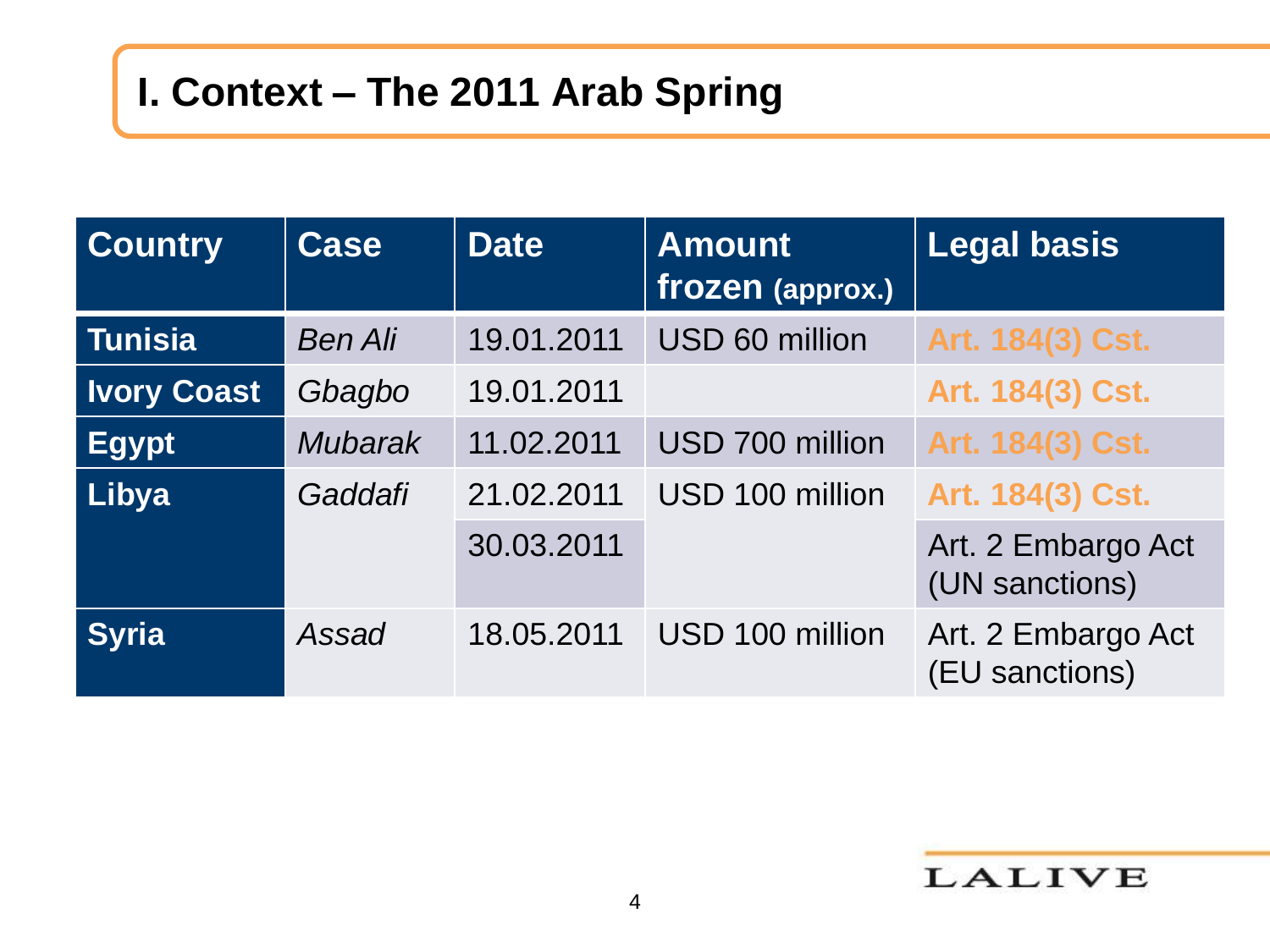## **II. The Swiss solution – Current legal regime (1/2)**

 **Art. 184(3) Cst.** "*Where safeguarding the interests of the country so requires, the Federal Council may issue ordinances and rulings. Ordinances must be of limited duration.*"



- Switzerland's interest to **prevent the misuse of its financial centre**
- E.g. foreign policy, human rights, economy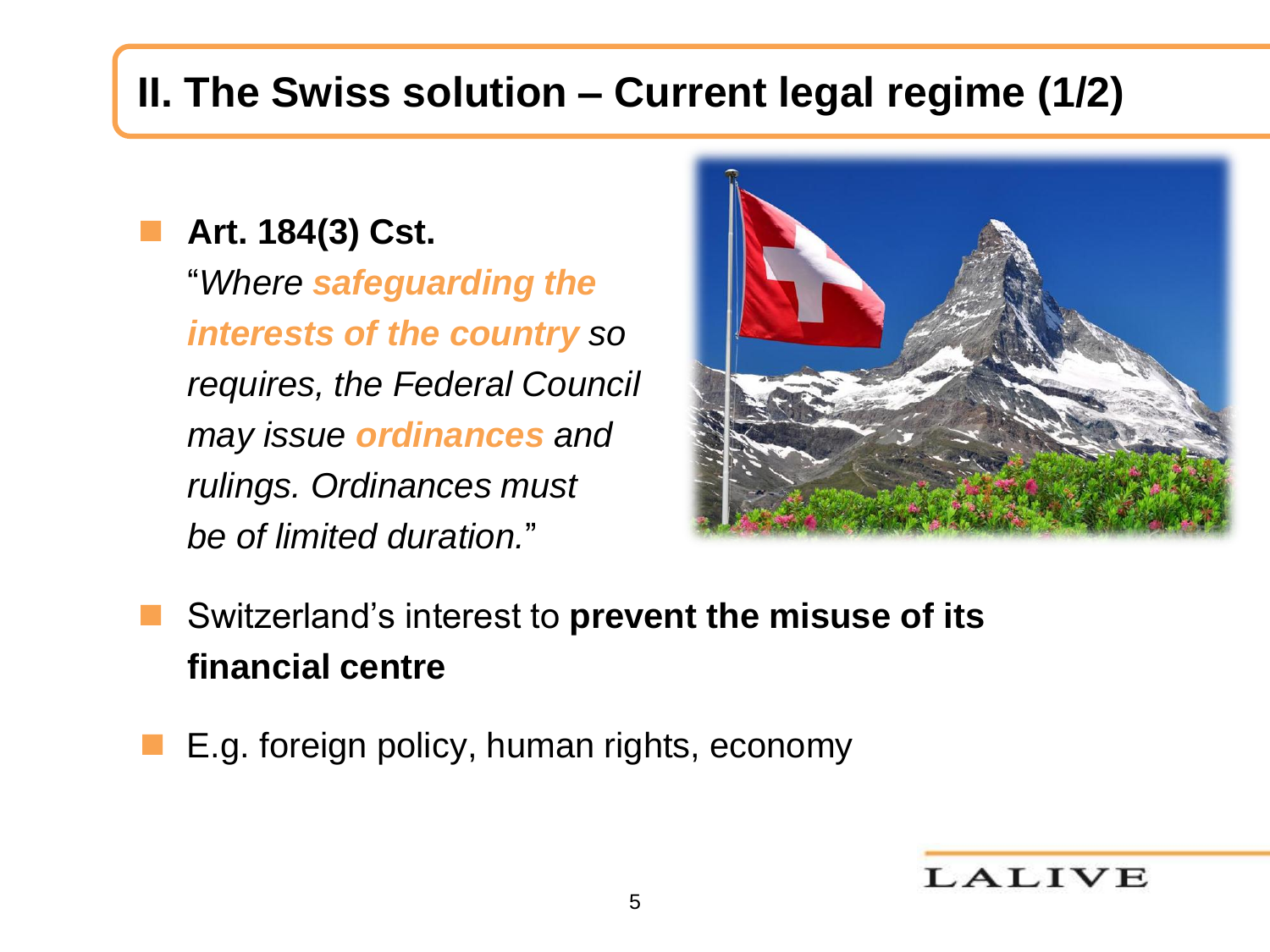# **II. The Swiss solution – Current legal regime (2/2)**

#### Problem of **legality**:

- Insufficient legal basis to freeze assets of ousted PEPs
- No legal basis to freeze assets of heads of States about to be ousted
- Insufficient legal basis regarding the disclosure of banking information (banking secrecy)
- **Third parties' rights** excluded
- **Legal remedies** unclear

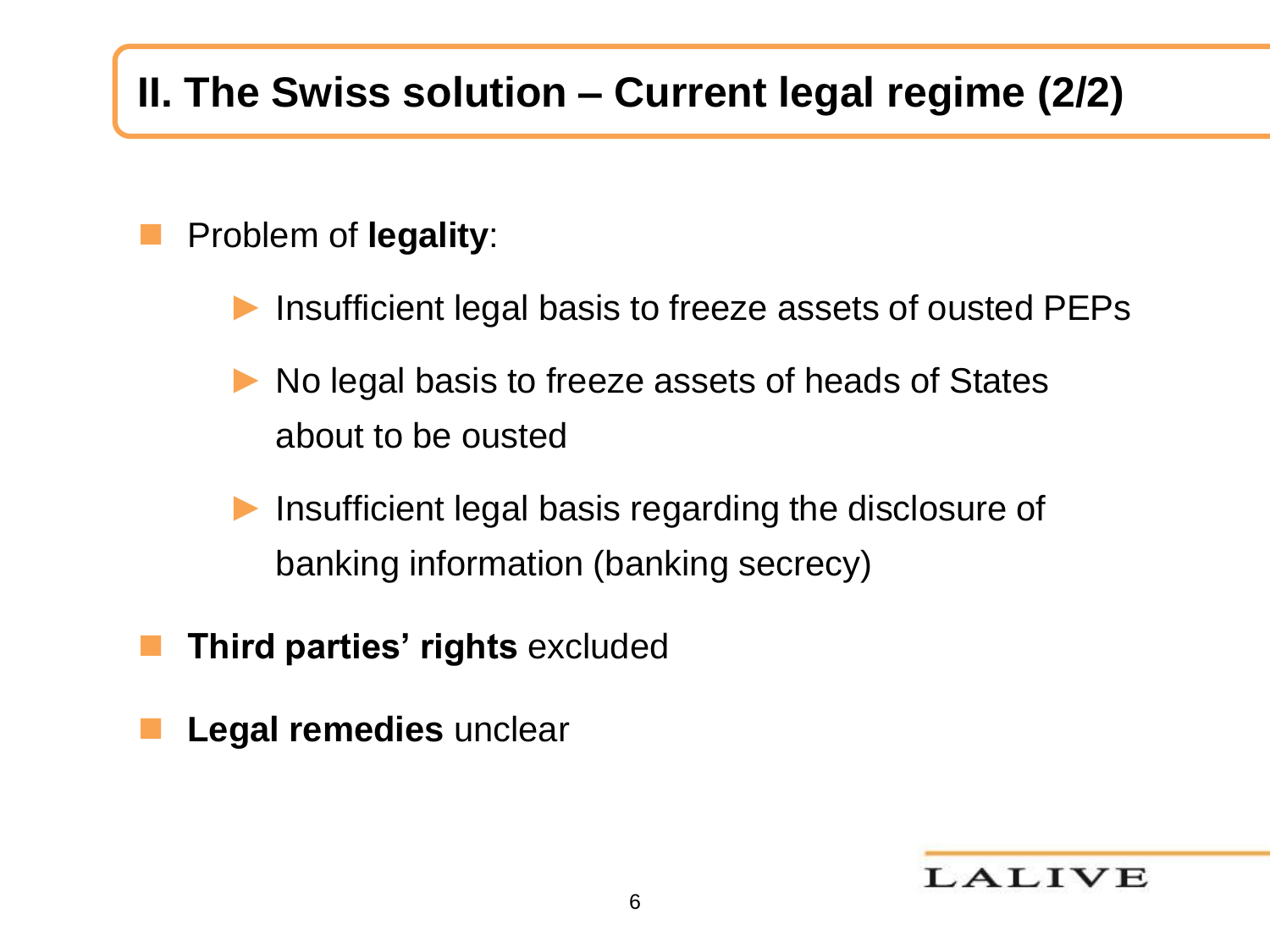### **II. The Swiss solution – FRIAA (1/2)**

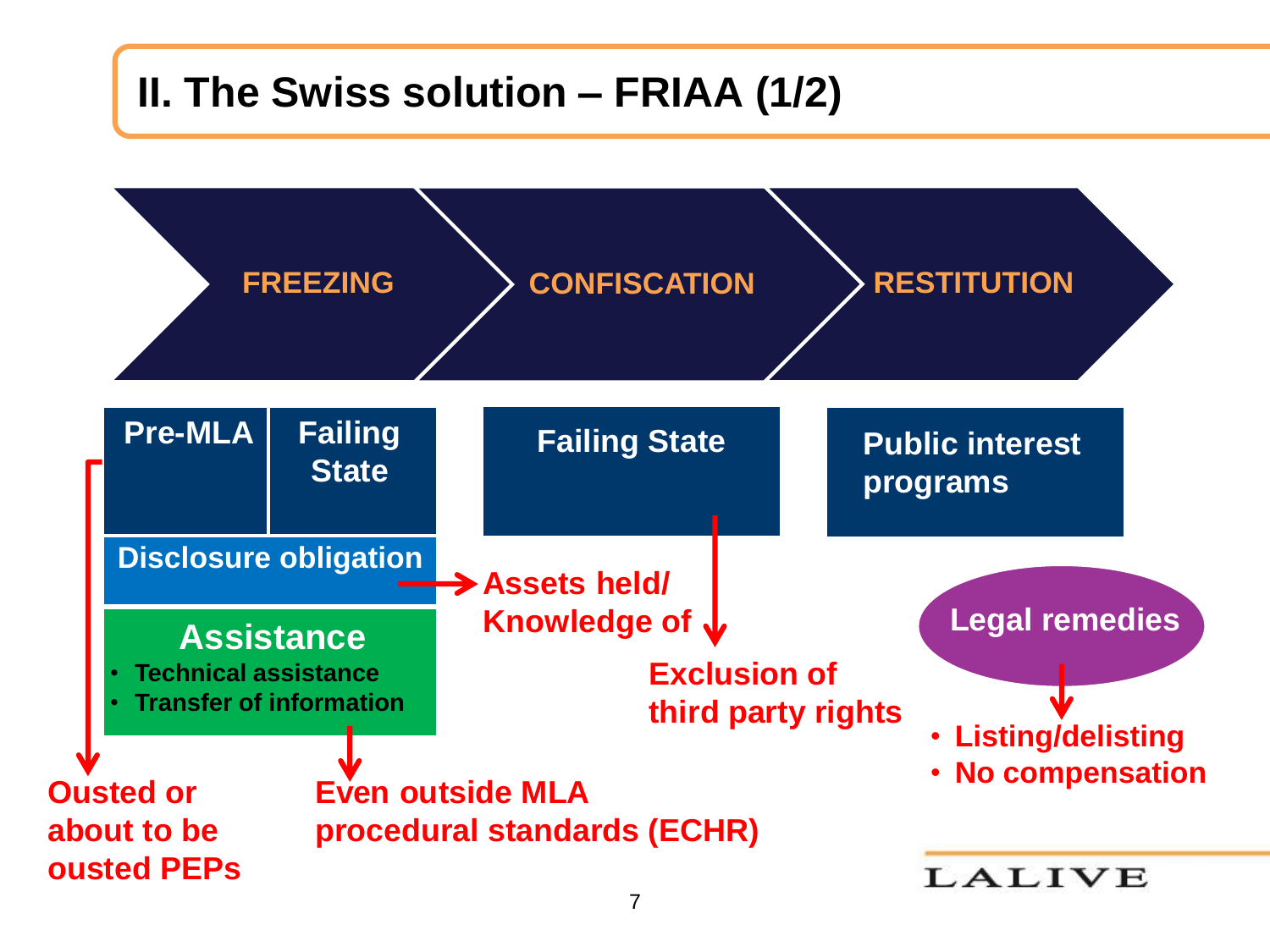### **II. The Swiss solution – FRIAA: Points of concern (2/2)**

| <b>FRIAA</b>                                                        | <b>Problems</b>                                                                                                        |
|---------------------------------------------------------------------|------------------------------------------------------------------------------------------------------------------------|
| "the first of its kind in the world"                                | • Revolutionary legislation but no<br>level playing field<br>• New business (2,5% rate)?                               |
| <b>Targets assets of ousted</b><br>PEPs or about to be deposed      | <b>Issue of immunity</b>                                                                                               |
| Imbalance regarding parties'<br>rights                              | • No guidelines for listing/delisting<br>• Absence of procedural<br>safeguards (e.g. ECHR)<br>• Limited legal remedies |
| <b>Exclusion of third parties' rights</b>                           | No legal avenues/compensation<br>for victims                                                                           |
| <b>Strong political component</b><br>& several notions undetermined | Legal uncertainty                                                                                                      |

#### **LALIVE**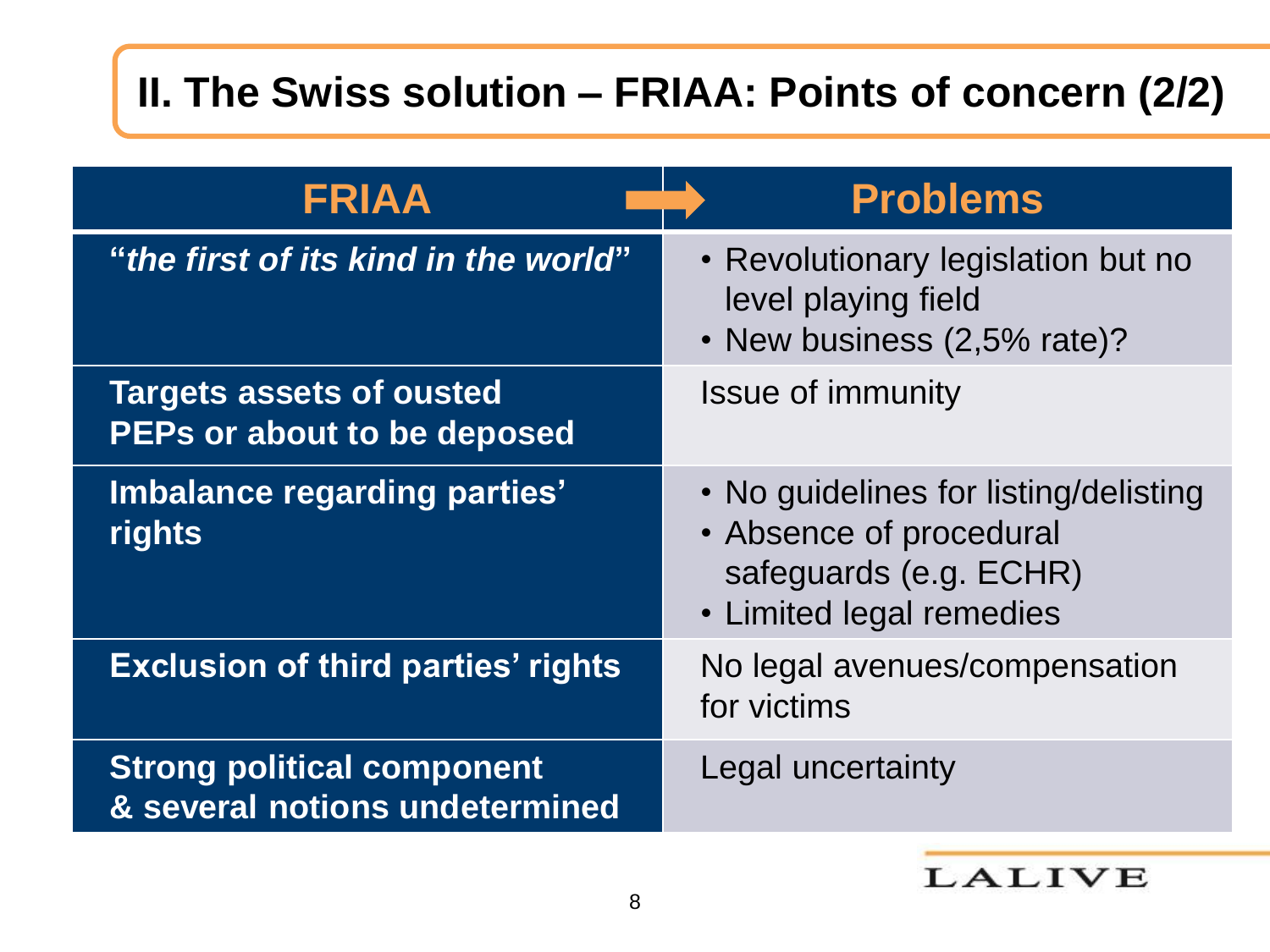# **III. Key elements for banks and financial intermediaries**

#### **Points of focus**

- ► Enhanced due diligence duties
- Definition of PEPs in line with FATF Recommendations
- Disclosure obligations (assets held/knowledge of)
- ► Political assessment

#### **Risks**

- ► Criminal liability in case of non-compliance (Art. 24–26)  $\rightarrow$  Individual liability or offences in business operations
- Civil liability in case of unjustified disclosure of clients' data (breach of contract)

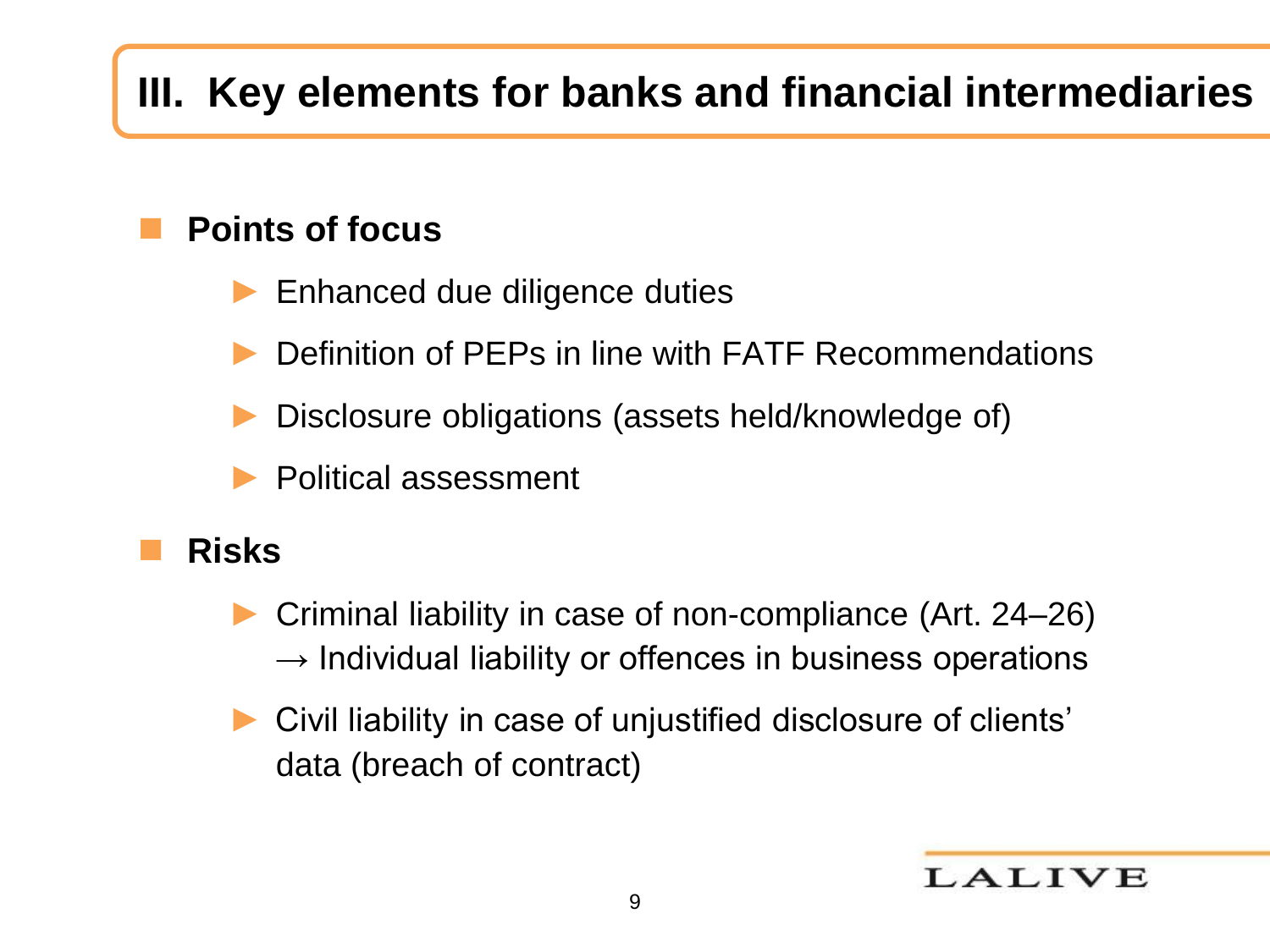## **IV. Conclusion**

- **(+) Consolidation** of Swiss practice and legal framework  $\rightarrow$  Legal basis for the freezing, disclosure, confiscation and restitution of PEPs assets
- **(-) Imbalance regarding parties' and third parties' rights**
	- $\rightarrow$  Listing/delisting, limited legal remedies
	- $\rightarrow$  Lack of legal avenues for potentates' victims

#### **(-) Swiss finish**

- $\rightarrow$  Several notions undetermined or unclear
- **(-)** Strong **political component**
	- $\rightarrow$  Lack of predictability and legal certainty